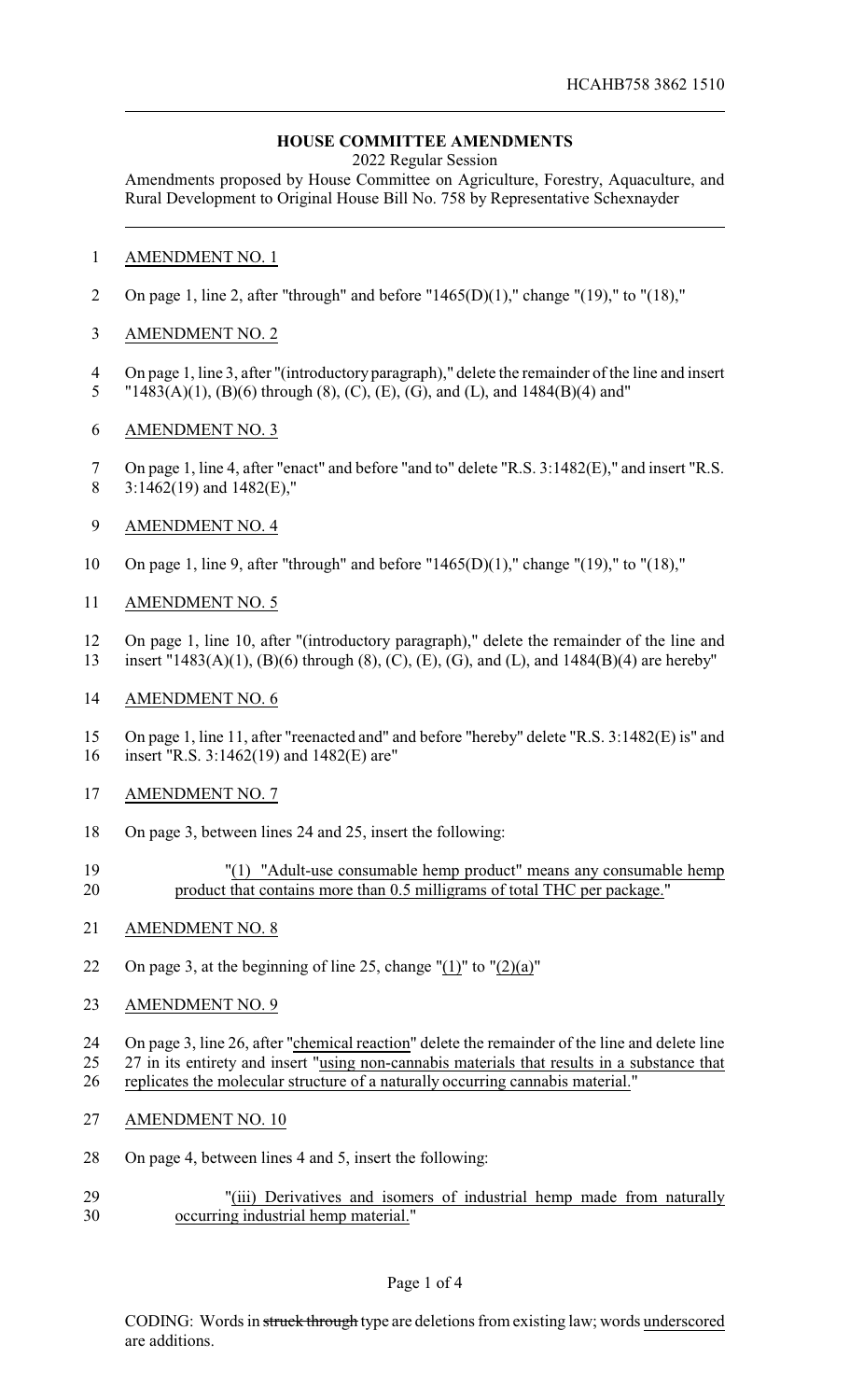- 1 AMENDMENT NO. 11
- 2 On page 4, at the beginning of line 5, change "(2)" to "(3)"
- 3 AMENDMENT NO. 12
- 4 On page 4, at the beginning of line 7, change  $\frac{1}{3}$  to  $\frac{1}{4}$ "
- 5 AMENDMENT NO. 13
- 6 On page 4, at the beginning of line 10, change  $"(\underline{4})"$  to  $"(\underline{5})"$
- 7 AMENDMENT NO. 14
- 8 On page 4, at the beginning of line 15, change "(5)" to "(6)"
- 9 AMENDMENT NO. 15
- 10 On page 4, at the beginning of line 16, change "(6)" to "(7)"
- 11 AMENDMENT NO. 16
- 12 On page 4, at the beginning of line 21, change " $(7)$ " to " $(8)$ "
- 13 AMENDMENT NO. 17
- 14 On page 4, at the beginning of line 24, change "(8)" to "(9)"
- 15 AMENDMENT NO. 18
- 16 On page 4, at the beginning of line 28, change " $(9)$ " to " $(10)$ "
- 17 AMENDMENT NO. 19
- 18 On page 5, at the beginning of line 1, change " $(10)$ " to " $(11)$ "
- 19 AMENDMENT NO. 20
- 20 On page 5, at the beginning of line 4, change "(11)" to "(12)"
- 21 AMENDMENT NO. 21
- 22 On page 5, at the beginning of line 7, change " $(12)$ " to " $(13)$ "
- 23 AMENDMENT NO. 22
- 24 On page 5, at the beginning of line 9, change " $(13)$ " to " $(14)$ "
- 25 AMENDMENT NO. 23
- 26 On page 5, at the beginning of line 11, change "(14)" to "(15)"
- 27 AMENDMENT NO. 24
- 28 On page 6, delete lines 18 through 24 in their entirety and insert the following:
- 29 "(7) Not exceed the following THC limits for each product type: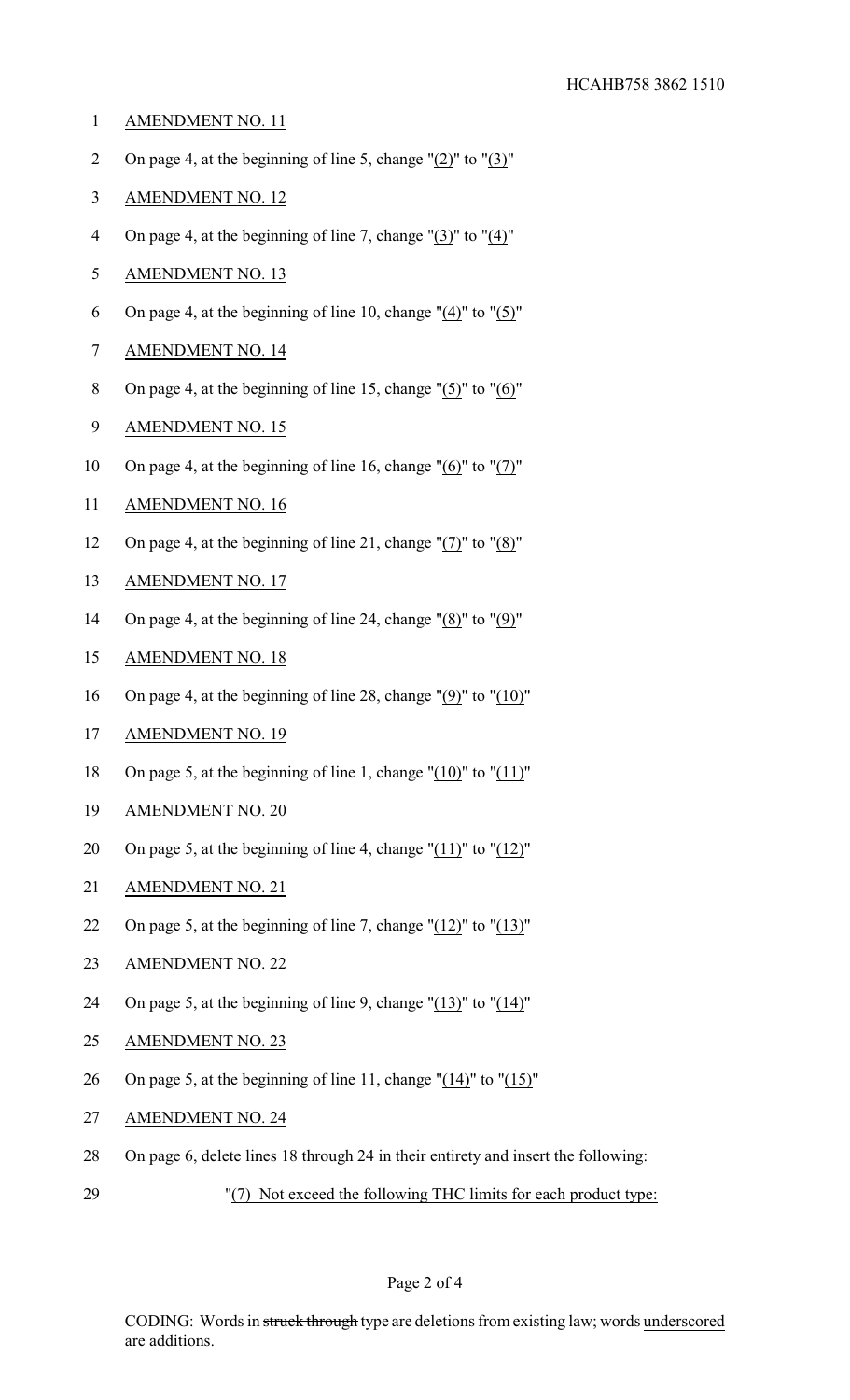|                | Product Type           | Total THC       | <b>Total THC</b> | Delta-9 THC   | Total THC     |
|----------------|------------------------|-----------------|------------------|---------------|---------------|
| $\overline{2}$ |                        | per Serving     | per Package      | Concentration | Concentration |
|                | Edibles                | 8 <sub>mg</sub> | 50mg             | $0.3\%$       | $1\%$         |
| $\overline{4}$ | Topicals               | None            | None             | 0.3%          | $1\%$         |
|                | Tinctures              | None            | 100mg            | 0.3%          | $1\%$         |
| 6              | Concentrates/          |                 |                  |               |               |
|                | Extracts               | 8mg             | 50mg             | $0.3\%$       | $1\%$         |
| 8              | <b>Floral Material</b> | None            | None             | 0.3%          | $1\%$         |

| - 9 | (8) Any consumable hemp product type not provided for in this Subsection                  |
|-----|-------------------------------------------------------------------------------------------|
| 10  | shall not exceed the THC limits provided for edible products.                             |
| 11  | C.(1) All labels shall meet the following criteria in order to receive approval           |
| 12  | from the department:                                                                      |
| 13  | $(1)(a)$ Contain no medical claims.                                                       |
| 14  | $\left(\frac{2}{2}\right)$ Have a scannable bar code, QR code, or web address linked to a |
| 15  | document or website that contains a certificate of analysis as provided in Subsection     |
| 16  | E of this Section.                                                                        |
| 17  | (2) Any adult-use consumable hemp product shall be identified as such on                  |
|     |                                                                                           |

- 18 the label."
- AMENDMENT NO. 25
- On page 6, line 27, after "information" and before the colon ":" insert "for the final product"
- AMENDMENT NO. 26
- On page 7, delete lines 1 through 5 in their entirety and insert the following:

| 23 | "(2) Indication of serving size and package size, identified as milligrams per |
|----|--------------------------------------------------------------------------------|
| 24 | grams.                                                                         |
| 25 | (3) Test results identifying:                                                  |
| 26 | (a) Solvents, pesticides, microbials, and heavy metals.                        |
| 27 | (b) The cannabinoid profile by percentage of weight.                           |
| 28 | Total THC per serving and total THC per package, identified as                 |
| 29 | milligrams per grams."                                                         |

- AMENDMENT NO. 27
- On page 7, between lines 6 and 7, insert the following:
- "G.(1) The department shall: (a) Conduct an initial review of any product submitted pursuant to this Section and notify the submitting party of any deficiencies existing which prevents the approval of the product within fifteen business days of the date of submission. 36 (b) provide Provide a list of registered products to the office of alcohol and tobacco control, law enforcement, and other necessary entities as determined by the department. (c) Provide a mechanism to allow the office of alcohol and tobacco control to scan products to determine if the product is registered with the department. (2) If the department fails to implement the provisions of Subparagraph (1)(c) of this Subsection by September 30, 2022, any products submitted to the department for approval may be sold by a wholesaler or retailer permitted under R.S. 3:1484 while the product is pending approval. 45 \* \* \* \* L. The department shall promulgate rules and regulations in accordance with the Administrative Procedure Act to implement the provisions of this Section. In order to expedite implementation, the department shall utilize emergency rulemaking. The rules shall specifystandards for product labels, procedures for label approval, limits for solvents, pesticides, microbials, and heavy metals, requirements